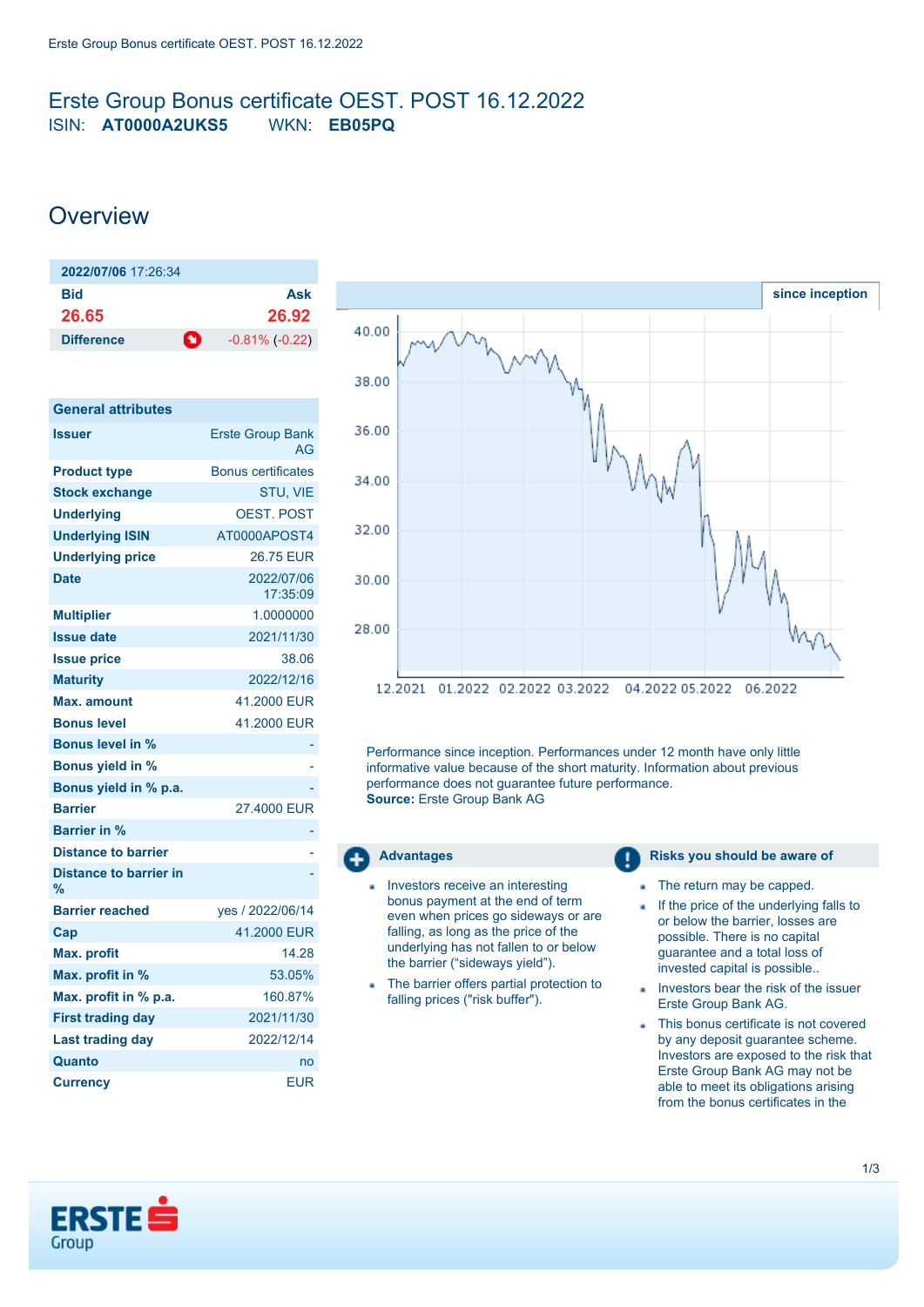The calculation of the key figures is based on the most recently delivered price of the underlying (see date/time stamp in tab underlying).

#### **Price information**

| <b>Today open</b>        | 26.96  |
|--------------------------|--------|
| <b>Today high</b>        | 27.20  |
| <b>Today low</b>         | 26.75  |
| Close (previous day)     | 27.01  |
| Spread in %              | 1.00 % |
| <b>Spread absolute</b>   | 0.27   |
| <b>Spread harmonised</b> | 0.27   |
| High price (52 weeks)    | 40.29  |
| Low price (52 weeks)     | 26.67  |

| <b>Performance</b>                  |           |
|-------------------------------------|-----------|
| <b>Performance YTD in %</b>         | $-32.07%$ |
| Performance 1 month in %            | $-11.85%$ |
| Performance 6 months in %           | $-32.86%$ |
| Performance 1 year in %             |           |
| Performance 3 years in %            |           |
| Performance 5 years in %            |           |
| Performance since inception in<br>% | $-29.62%$ |

**Bonus certificates | Description**

Upon issue the bonus level is set above the initial price of the underlying. The barrier is set below the initial price. If the specific certificate comes with a cap (respectively a maximum amount), it is set at or above the bonus level.

#### The redemption at maturity depends on the development of the underlying. There are the following possibilities:

If the underlying does not fall to or below the barrier during the term, the investor receives at least the bonus level payment (considering the ratio). If the price of the underlying is higher than the bonus level at maturity, the higher amount is paid. The maximum amount determines the maximum payout. In case the barrier was hit during the term, the repayment depends on the performance of the underlying at maturity, but is limited by the maximum amount (if applicable). Potential losses are possible.

#### **Secondary market**

During the term it is possible to sell the product during the trading hours at the exchanges, where the product is listed.

# event of insolvency or over-

indebtedness or from an official order (bail-in regime). A total loss of invested capital is possible.